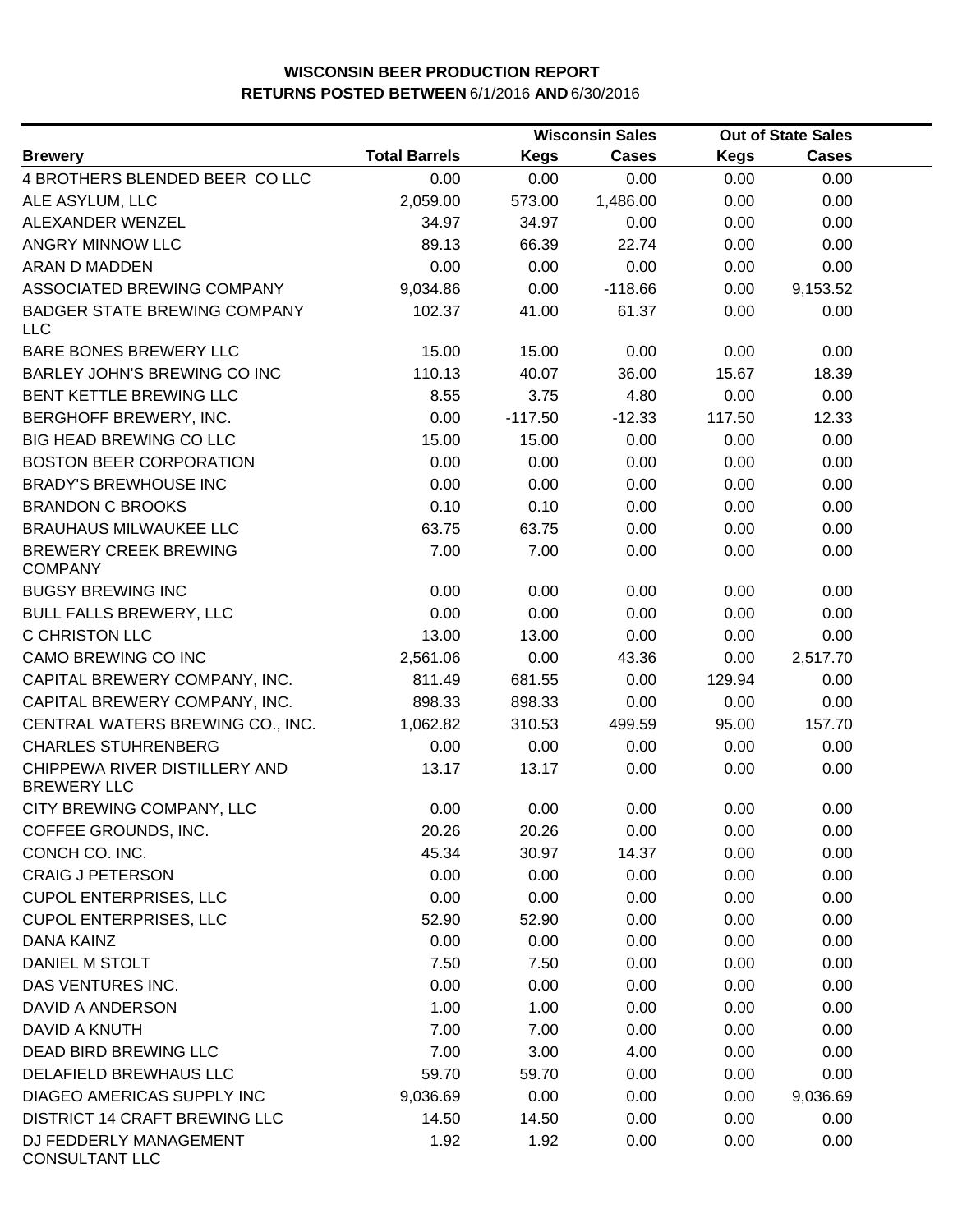|                                                         |                      |          | <b>Wisconsin Sales</b> |             | <b>Out of State Sales</b> |  |
|---------------------------------------------------------|----------------------|----------|------------------------|-------------|---------------------------|--|
| <b>Brewery</b>                                          | <b>Total Barrels</b> | Kegs     | <b>Cases</b>           | <b>Kegs</b> | <b>Cases</b>              |  |
| DOOR COUNTY BREWING CO LLC                              | 302.00               | 302.00   | 0.00                   | 0.00        | 0.00                      |  |
| DOOR COUNTY BREWING CO LLC                              | 19.00                | 19.00    | 0.00                   | 0.00        | 0.00                      |  |
| DRIFTLESS BREWING COMPANY LLC                           | 9.00                 | 9.00     | 0.00                   | 0.00        | 0.00                      |  |
| EDWARD & PARRY, LLC                                     | 4.19                 | 4.19     | 0.00                   | 0.00        | 0.00                      |  |
| <b>ESSER DISTRIBUTING CO INC</b>                        | 0.00                 | 0.00     | 0.00                   | 0.00        | 0.00                      |  |
| FK&P, LLC                                               | 0.00                 | 0.00     | 0.00                   | 0.00        | 0.00                      |  |
| FIVE STAR BREWING CO INC.                               | 1,092.83             | 0.00     | 13.21                  | 0.00        | 1,079.62                  |  |
| FOX RIVER BREWING COMPANY II, LLC                       | 154.71               | 154.71   | 0.00                   | 0.00        | 0.00                      |  |
| FOX RIVER BREWING COMPANY, LLC                          | 90.45                | 90.45    | 0.00                   | 0.00        | 0.00                      |  |
| FRANKENMUTH BREWING COMPANY                             | 156.21               | 0.00     | 0.00                   | 0.00        | 156.21                    |  |
| <b>FRESAR INC</b>                                       | 2.74                 | 2.42     | 0.32                   | 0.00        | 0.00                      |  |
| <b>FULTON LLC</b>                                       | 60.98                | 22.00    | 38.98                  | 0.00        | 0.00                      |  |
| GD3 LLC                                                 | 215.70               | 215.70   | 0.00                   | 0.00        | 0.00                      |  |
| GD4, LLC                                                | 59.50                | 59.50    | 0.00                   | 0.00        | 0.00                      |  |
| <b>GEORGE BREGAR</b>                                    | 25.50                | 25.50    | 0.00                   | 0.00        | 0.00                      |  |
| GJS SALES, INC.                                         | 0.00                 | 0.00     | 0.00                   | 0.00        | 0.00                      |  |
| GJS SALES, INC.                                         | 250.00               | 0.00     | 250.00                 | 0.00        | 0.00                      |  |
| <b>GOOD CITY BREWING LLC</b>                            | 0.00                 | 0.00     | 0.00                   | 0.00        | 0.00                      |  |
| <b>GRANITE CITY RESTAURANT</b><br><b>OPERATIONS INC</b> | 14.48                | 14.48    | 0.00                   | 0.00        | 0.00                      |  |
| <b>GRANT PAULY</b>                                      | 348.55               | 139.36   | 147.52                 | 48.41       | 13.26                     |  |
| <b>GRAY BREWING CO.</b>                                 | 135.32               | 61.00    | 30.63                  | 19.67       | 24.02                     |  |
| <b>GREEN BAY BREWING COMPANY</b>                        | 252.59               | 122.47   | 102.21                 | 17.75       | 10.16                     |  |
| <b>GUY R LILJA</b>                                      | 0.00                 | 0.00     | 0.00                   | 0.00        | 0.00                      |  |
| HILLSBORO BREWING COMPANY LLC                           | 17.17                | 17.17    | 0.00                   | 0.00        | 0.00                      |  |
| HOP HAUS BREWING COMPANY LLC                            | 25.00                | 25.00    | 0.00                   | 0.00        | 0.00                      |  |
| HORNELL BREWING CO INC                                  | 5,914.01             | 0.00     | 0.15                   | 0.00        | 5,913.86                  |  |
| <b>HOUSE OF BREWS LLC</b>                               | 92.08                | 81.43    | 10.65                  | 0.00        | 0.00                      |  |
| <b>ISAAC SHOWAKI</b>                                    | 96.00                | 28.80    | 67.20                  | 0.00        | 0.00                      |  |
| JACOB LEINENKUGEL BREWING CO.,<br>LLC                   | 20,018.54            | 839.60   | 6,239.48               | 2,323.90    | 10,615.56                 |  |
| <b>JEAN M LANE</b>                                      | 17.00                | 17.00    | 0.00                   | 0.00        | 0.00                      |  |
| <b>JOHN JAGEMANN</b>                                    | 32.00                | 0.00     | 32.00                  | 0.00        | 0.00                      |  |
| KARBEN4 BREWING LLC                                     | 732.05               | 393.75   | 338.30                 | 0.00        | 0.00                      |  |
| KELLERMEISTER BEVERAGES, LLC                            | 9.32                 | 9.32     | 0.00                   | 0.00        | 0.00                      |  |
| <b>KUL BREWING LLC</b>                                  | 776.78               | 26.50    | 750.28                 | 0.00        | 0.00                      |  |
| LACROSSE BREWING LLC                                    | 1,698.04             | 0.00     | 724.27                 | 0.00        | 973.77                    |  |
| LAKEFRONT BREWERY, INC.                                 | 3,742.41             | 1,339.04 | 1,552.77               | 116.90      | 733.70                    |  |
| LAKEWALK BREWERY AND CAFE<br><b>COMPANY</b>             | 52.50                | 52.50    | 0.00                   | 0.00        | 0.00                      |  |
| <b>LAZY MONK BREWING LLC</b>                            | 58.70                | 40.78    | 17.92                  | 0.00        | 0.00                      |  |
| LEACH GOLF PROPERTIES, INC.                             | 0.95                 | 0.95     | 0.00                   | 0.00        | 0.00                      |  |
| LEATHERHEAD BREWING COMPANY<br><b>LLC</b>               | 0.00                 | 0.00     | 0.00                   | 0.00        | 0.00                      |  |
| <b>LEE BURGESS</b>                                      | 0.00                 | 0.00     | 0.00                   | 0.00        | 0.00                      |  |
| LHM BREW PUB, LLC                                       | 20.49                | 20.49    | 0.00                   | 0.00        | 0.00                      |  |
| LIKE MINDS BREWING LLC                                  | 0.00                 | 0.00     | 0.00                   | 0.00        | 0.00                      |  |
|                                                         |                      |          |                        |             |                           |  |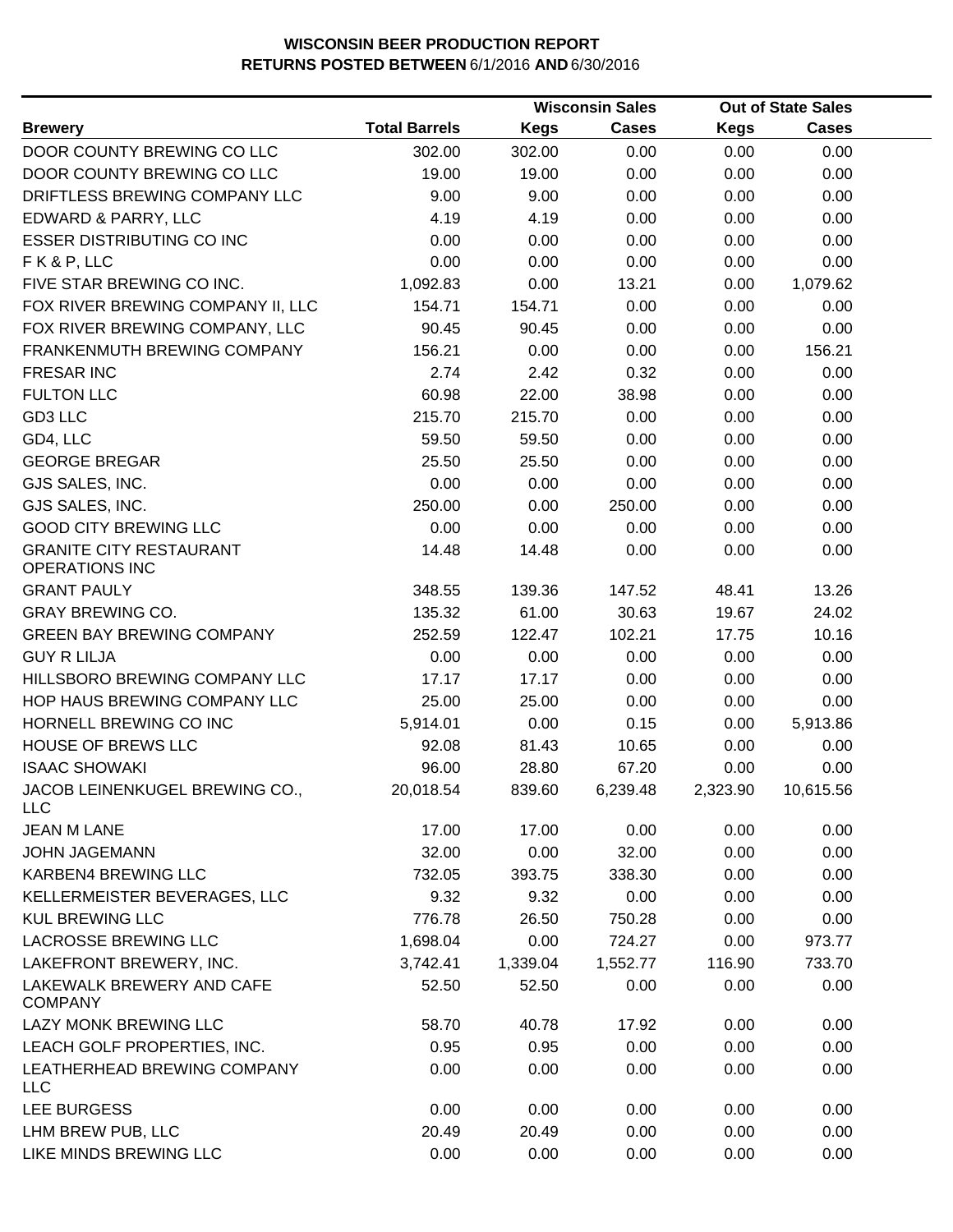|                                            |                      | <b>Wisconsin Sales</b> |              |             | <b>Out of State Sales</b> |  |
|--------------------------------------------|----------------------|------------------------|--------------|-------------|---------------------------|--|
| <b>Brewery</b>                             | <b>Total Barrels</b> | <b>Kegs</b>            | <b>Cases</b> | <b>Kegs</b> | <b>Cases</b>              |  |
| LOST ISLAND WINE LLC                       | 1.20                 | 1.20                   | 0.00         | 0.00        | 0.00                      |  |
| LUCETTE BREWING COMPANY LLC                | 0.00                 | 0.00                   | 0.00         | 0.00        | 0.00                      |  |
| MARK ANTHONY BREWING INC                   | 56,551.39            | 0.00                   | $-4,246.19$  | 0.00        | 60,797.58                 |  |
| <b>MARK RIGGLE</b>                         | 0.07                 | 0.00                   | 0.07         | 0.00        | 0.00                      |  |
| <b>MATTHEW J GEARY</b>                     | 35.80                | 35.00                  | 0.80         | 0.00        | 0.00                      |  |
| MILLER BREWING INTERNATIONAL,<br>INC.      | 0.00                 | 0.00                   | 0.00         | 0.00        | 0.00                      |  |
| MILLERCOORS LLC                            | $-4,409.84$          | $-2,184.94$            | $-2,708.20$  | 381.11      | 102.19                    |  |
| MILLERCOORS LLC                            | 765,730.01           | 14,575.37              | 141,304.61   | 54,733.97   | 555,116.06                |  |
| MILWAUKEE BREWING COMPANY                  | 820.07               | 324.67                 | 482.63       | 6.00        | 6.77                      |  |
| MILWAUKEE BREWING COMPANY                  | 60.00                | 60.00                  | 0.00         | 0.00        | 0.00                      |  |
| MINOCQUA BREWING CO INC                    | 30.75                | 30.75                  | 0.00         | 0.00        | 0.00                      |  |
| MOBCRAFT BEER INC                          | 113.58               | 73.58                  | 35.74        | 0.00        | 4.26                      |  |
| MOOSEJAW PIZZA & BREWING CO LLC            | 111.80               | 65.57                  | 46.23        | 0.00        | 0.00                      |  |
| MOUNTAIN CREST SRL LLC                     | 8,504.34             | 23.96                  | 1,145.01     | 152.04      | 7,183.33                  |  |
| NEW GLARUS BREWING COMPANY                 | 785.14               | 120.50                 | 664.64       | 0.00        | 0.00                      |  |
| NEW GLARUS BREWING COMPANY                 | 22,063.99            | 7,071.25               | 14,992.74    | 0.00        | 0.00                      |  |
| NEXT DOOR BREWING LLC                      | 73.00                | 73.00                  | 0.00         | 0.00        | 0.00                      |  |
| NEXT DOOR BREWING LLC                      | 23.59                | 18.38                  | 5.21         | 0.00        | 0.00                      |  |
| NORTHWOODS BREWING CORP LLC                | 103.00               | 103.00                 | 0.00         | 0.00        | 0.00                      |  |
| O'SO BREWING COMPANY                       | 723.69               | 267.88                 | 455.81       | 0.00        | 0.00                      |  |
| OLD ABE BREWING LLC                        | 0.00                 | 0.00                   | 0.00         | 0.00        | 0.00                      |  |
| <b>OLIPHANT BREWING LLC</b>                | 28.00                | 28.00                  | 0.00         | 0.00        | 0.00                      |  |
| PABST BREWING COMPANY                      | 0.00                 | 0.00                   | 0.00         | 0.00        | 0.00                      |  |
| PABST BREWING COMPANY                      | 0.00                 | 0.00                   | 0.00         | 0.00        | 0.00                      |  |
| PARCHED EAGLE BREWPUB LLC                  | 10.73                | 10.73                  | 0.00         | 0.00        | 0.00                      |  |
| PATRICK MC INTOSH                          | 31.34                | 23.33                  | 8.01         | 0.00        | 0.00                      |  |
| PETER H GENTRY                             | 6.00                 | 6.00                   | 0.00         | 0.00        | 0.00                      |  |
| PETER H GENTRY                             | 0.00                 | 0.00                   | 0.00         | 0.00        | 0.00                      |  |
| PETER PETERSON                             | 2.00                 | 2.00                   | 0.00         | 0.00        | 0.00                      |  |
| PHUSION PROJECTS LLC                       | 31,528.91            | 0.00                   | 996.68       | 0.00        | 30,532.23                 |  |
| PIGEON RIVER BREWING LLC                   | 11.32                | 11.32                  | 0.00         | 0.00        | 0.00                      |  |
| PITCHFORK BREWING LLC                      | 20.72                | 20.72                  | 0.00         | 0.00        | 0.00                      |  |
| PLYMOUTH BREWING COMPANY LLC               | 10.11                | 10.11                  | 0.00         | 0.00        | 0.00                      |  |
| PORT HURON BREWING COMPANY,<br><b>LLC</b>  | 53.87                | 40.22                  | 13.65        | 0.00        | 0.00                      |  |
| POTOSI BREWING COMPANY                     | 375.40               | 84.25                  | 216.65       | 6.00        | 68.50                     |  |
| POTOSI BREWING COMPANY                     | 57.10                | 57.10                  | 0.00         | 0.00        | 0.00                      |  |
| RAIL HOUSE PROPERTIES LLC                  | 21.50                | 21.50                  | 0.00         | 0.00        | 0.00                      |  |
| RAISED GRAIN BREWING COMPANY<br><b>LLC</b> | 38.92                | 38.92                  | 0.00         | 0.00        | 0.00                      |  |
| RANDOLPH OSKEY                             | 12.23                | 12.23                  | 0.00         | 0.00        | 0.00                      |  |
| RANDYS FUN HUNTERS BREWERY INC             | 6.00                 | 6.00                   | 0.00         | 0.00        | 0.00                      |  |
| RED CEDAR BREWING LLC                      | 0.00                 | 0.00                   | 0.00         | 0.00        | 0.00                      |  |
| RED EYE BREWING COMPANY LLC                | 33.55                | 33.55                  | 0.00         | 0.00        | 0.00                      |  |
| REGAL BRAU BREWING COMPANY LLC             | 9,647.69             | 0.00                   | 371.83       | 0.00        | 9,275.86                  |  |
| RHINELANDER BREWING CO LLC                 | 4,159.71             | 8.50                   | 358.95       | 0.00        | 3,792.26                  |  |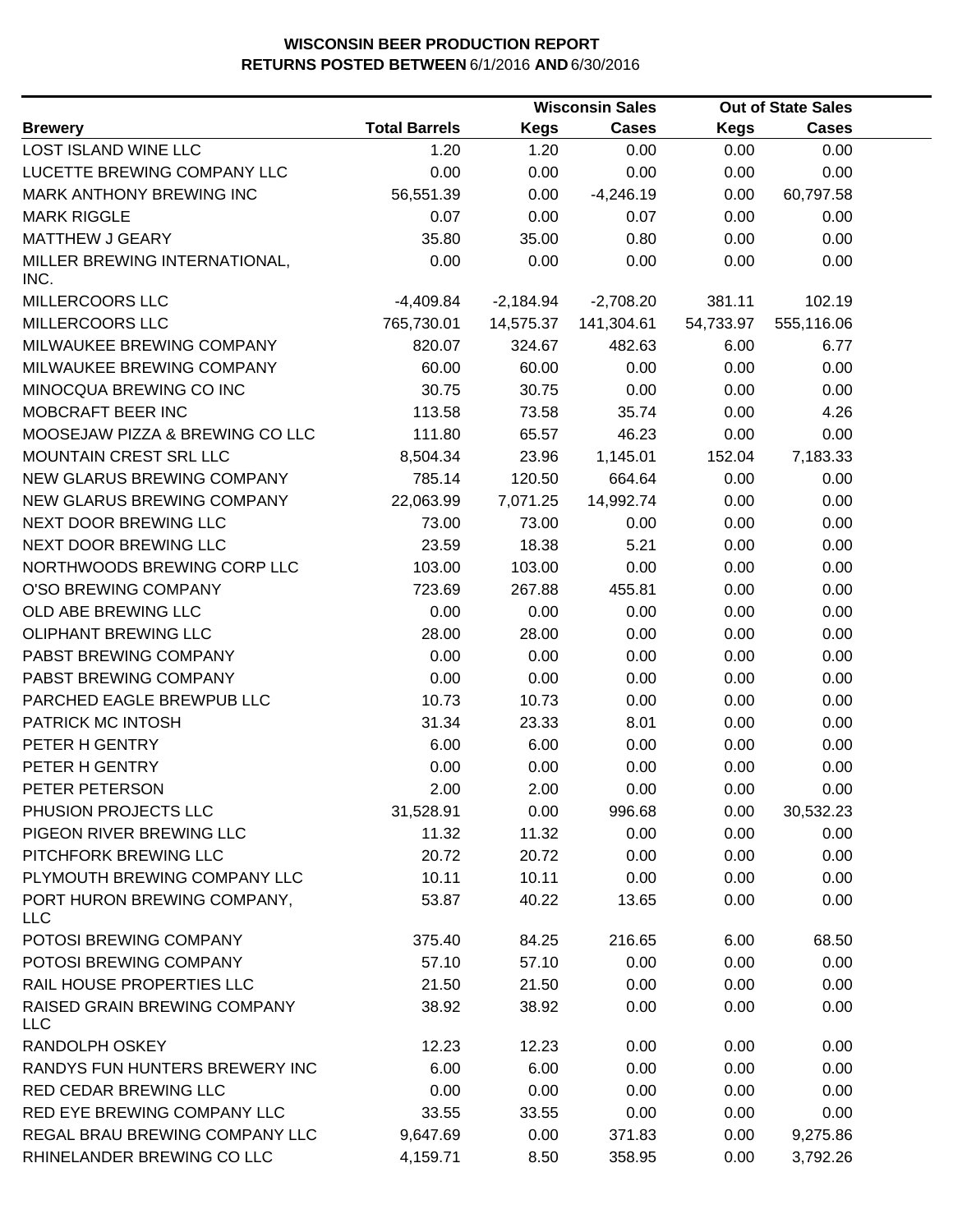|                                                         | <b>Wisconsin Sales</b> |             | <b>Out of State Sales</b> |             |              |  |
|---------------------------------------------------------|------------------------|-------------|---------------------------|-------------|--------------|--|
| <b>Brewery</b>                                          | <b>Total Barrels</b>   | <b>Kegs</b> | Cases                     | <b>Kegs</b> | <b>Cases</b> |  |
| RICHARD JOSEPH                                          | 0.00                   | 0.00        | 0.00                      | 0.00        | 0.00         |  |
| ROBERT A LARSON                                         | 319.00                 | 110.50      | 130.93                    | 24.00       | 53.57        |  |
| ROCKY REEF BREWING COMPANY                              | 4.63                   | 4.63        | 0.00                      | 0.00        | 0.00         |  |
| <b>ROGER MILLER</b>                                     | 6.13                   | 6.13        | 0.00                      | 0.00        | 0.00         |  |
| ROWLAND'S CALUMET BREWING CO.,<br>INC.                  | 3.00                   | 3.00        | 0.00                      | 0.00        | 0.00         |  |
| ROWLAND'S CALUMET BREWING CO.,<br>INC.                  | 16.00                  | 16.00       | 0.00                      | 0.00        | 0.00         |  |
| <b>RUSH RIVER BREWING LLC</b>                           | 227.46                 | 78.14       | 33.31                     | 85.34       | 30.67        |  |
| <b>RUSTIC VENTURES LLC</b>                              | 11.83                  | 11.83       | 0.00                      | 0.00        | 0.00         |  |
| SILVER CREEK BREWING COMPANY                            | 11.75                  | 11.75       | 0.00                      | 0.00        | 0.00         |  |
| SLEEMAN BREWING COMPANY USA<br><b>INC</b>               | 23,206.08              | 0.00        | $-812.53$                 | 5,128.12    | 18,890.49    |  |
| <b>SLOCUM LLC</b>                                       | 46.90                  | 46.90       | 0.00                      | 0.00        | 0.00         |  |
| SOUTH SHORE BREWERY, INC.                               | 128.99                 | 81.09       | 24.86                     | 13.17       | 9.87         |  |
| SOUTH SHORE BREWERY, INC.                               | 0.00                   | 0.00        | 0.00                      | 0.00        | 0.00         |  |
| <b>SPB LLC</b>                                          | 2,546.26               | 363.75      | 1,194.42                  | 304.00      | 684.09       |  |
| SPRECHER BREWING COMPANY, INC.                          | 2,156.77               | 466.06      | 1,395.46                  | 66.09       | 229.16       |  |
| STARBOARD BREWING COMPANY LLC                           | 8.00                   | 8.00        | 0.00                      | 0.00        | 0.00         |  |
| STILLMANK BREWING COMPANY                               | 104.53                 | 52.27       | 52.26                     | 0.00        | 0.00         |  |
| STONE CELLAR BREWPUB, INC.                              | 274.38                 | 274.38      | 0.00                      | 0.00        | 0.00         |  |
| SUGAR CREEK ACQUISITION LLC                             | 0.00                   | 0.00        | 0.00                      | 0.00        | 0.00         |  |
| TAILGATE BEER LLC                                       | 0.00                   | 0.00        | 0.00                      | 0.00        | 0.00         |  |
| THE BENJAMIN BEER COMPANY INC                           | 0.00                   | 0.00        | 0.00                      | 0.00        | 0.00         |  |
| THE BRONX BREWERY, LLC                                  | 0.00                   | 0.00        | 0.00                      | 0.00        | 0.00         |  |
| THE ENLIGHTENED IMBIBER LLC                             | 6.50                   | 6.50        | 0.00                      | 0.00        | 0.00         |  |
| THE FRESH FROM CALIFORNIA FAMILY<br><b>BUSINESS INC</b> | 0.00                   | 0.00        | 0.00                      | 0.00        | 0.00         |  |
| THE GD 2 LLC                                            | 55.90                  | 55.90       | 0.00                      | 0.00        | 0.00         |  |
| THE GREAT DANE PUB AND BREWING<br>COMPANY, INC.         | 171.06                 | 171.06      | 0.00                      | 0.00        | 0.00         |  |
| THE MCKENZIE RIVER CORPORATION                          | 0.00                   | 0.00        | 0.00                      | 0.00        | 0.00         |  |
| <b>TIMOTHY C EICHINGER</b>                              | 20.10                  | 16.17       | 3.93                      | 0.00        | 0.00         |  |
| TITLETOWN BREWING CO LLC                                | 756.00                 | 443.00      | 313.00                    | 0.00        | 0.00         |  |
| TOM PORTER                                              | 67.25                  | 67.25       | 0.00                      | 0.00        | 0.00         |  |
| TRES HERMANOS LLC                                       | 0.00                   | 0.00        | 0.00                      | 0.00        | 0.00         |  |
| TRIBUTE BREWING COMPANY LLC                             | 53.04                  | 36.45       | 16.59                     | 0.00        | 0.00         |  |
| TURTLE STACK BREWERY, LLC                               | 16.50                  | 16.50       | 0.00                      | 0.00        | 0.00         |  |
| TWIN BEAGLES BREWING COMPANY<br><b>LLC</b>              | 23.20                  | 23.20       | 0.00                      | 0.00        | 0.00         |  |
| UNITED BRANDS COMPANY INC                               | 43.49                  | 0.00        | 43.49                     | 0.00        | 0.00         |  |
| UNIVERSAL SALES INC                                     | 2,812.38               | 0.00        | 229.67                    | 0.00        | 2,582.71     |  |
| URBAN HARVEST BREWING COMPANY<br><b>LLC</b>             | 9.50                   | 9.50        | 0.00                      | 0.00        | 0.00         |  |
| <b>VIKING BREW PUB LLC</b>                              | 16.00                  | 16.00       | 0.00                      | 0.00        | 0.00         |  |
| <b>VIKING BREWING</b>                                   | 11.42                  | 6.28        | 5.14                      | 0.00        | 0.00         |  |
| VINTAGE II, INC.                                        | 179.50                 | 179.50      | 0.00                      | 0.00        | 0.00         |  |